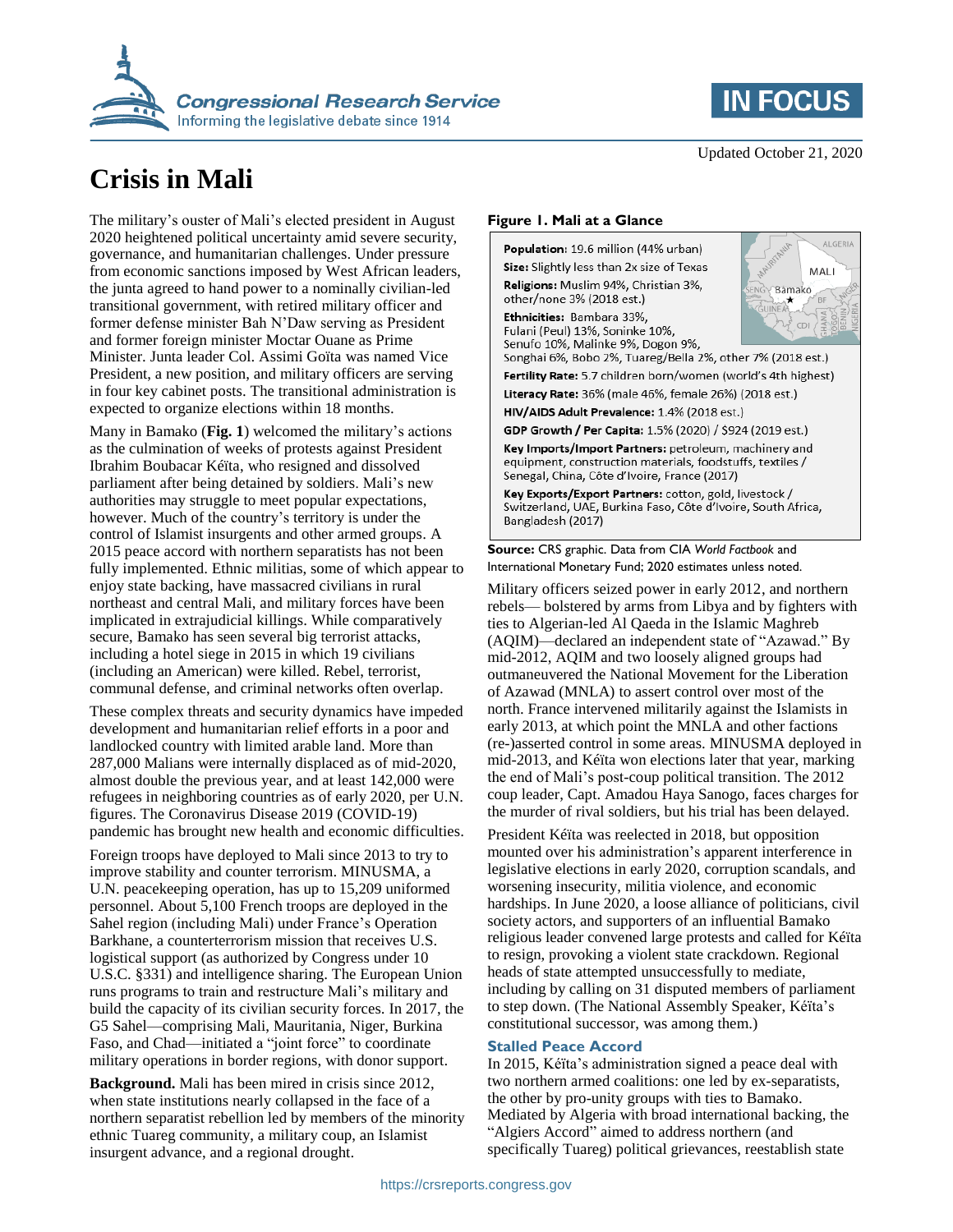authority in the north, and isolate designated terrorist groups, which were not party to the talks. Implementation lagged, however, while conflicts multiplied and spread.

Today, state actors remain absent from much of the north and, increasingly, from central Mali, which is outside the scope of the accord. Signatory armed groups have not disarmed, and maintain parallel administrative structures in some areas. Jihadist groups have acted as spoilers, and maintain ties to some formerly allied signatory groups. U.N. sanctions monitors also have reported the involvement of signatory group members in drug trafficking, ethnic violence, and cooption of humanitarian aid, along with state official involvement in protection rackets and obstruction of the peace process. New armed factions have emerged since 2015, with varying views of the peace accord and the state.

The design and process behind the 2015 accord may have contained the seeds of Mali's further destabilization. While the accord is structured as a deal between Bamako and the north, there is an armed struggle *within* the north over territory, trafficking routes, patronage, and revenge. The talks granted concessions to a relatively small number of actors who had taken up arms, alienating others who felt victimized by the state and/or by signatory groups. The mediators ruled out discussion of federalism or altering the secular underpinning of Mali's political system, issues with wide resonance in and beyond the north.

#### **Islamist Insurgency**

In 2017, AQIM's Sahel branch merged with an offshoot and two local affiliates to form the Union for Supporting Islam and Muslims (aka JNIM), led by Iyad Ag Ghaly, a Malian Tuareg. JNIM has since claimed attacks on U.N., French, and state targets in Mali and Burkina Faso. In 2018, JNIM attacked the G5 Sahel joint force headquarters in central Mali, forcing its relocation to Bamako. A separate AQIM offshoot has affiliated with the Islamic State and claimed the 2017 deadly ambush of U.S. soldiers in Niger.

These groups have proven resilient, withstanding French strikes on top leaders and exploiting local grievances and communal tensions. They have expanded their areas of operation, enlarged their recruitment base, killed dozens of soldiers in attacks on local military outposts, and forced the retreat of state and rival actors through targeted attacks on civilian officials, traditional leaders, and individuals accused of colluding with government and/or French forces. Security force and militia abuses may fuel recruitment.

The negotiated release in October 2020 of four prominent hostages held by JNIM—a top Malian opposition politician and three Europeans—appears to have increased interest within Mali in seeking a broader political settlement with Islamist militants, though the prospect of direct talks remains controversial. Bamako freed some 200 terrorism suspects in exchange for the hostage releases, and a sizable ransom was reportedly paid.

#### **U.N. Peacekeeping Operation**

The U.N. Security Council has tasked MINUSMA with supporting implementation of the 2015 peace accord as a "primary strategic priority," most recently under Resolution 2531 (2020). Support for stabilization and the restoration of state authority in central Mali is the mission's "second strategic priority," followed by protection of civilians and other tasks. MINUSMA has struggled with logistical and

force protection challenges. Many troop contingents are reportedly underequipped; African troops (who comprise most of the largest contingents) have suffered the most fatalities in insurgent attacks by far. As of mid-2020, nine U.S. staff officers were serving in MINUSMA. MINUSMA is not explicitly authorized to pursue counterterrorism, but can provide logistical support to the G5 force if reimbursed.

## **U.S. Policy and Aid**

Undersecretary of State for Political Affairs David Hale testified to Congress in early 2020 that U.S. "diplomatic efforts are focused on supporting the 2015 Algiers Peace Accord, which remains the best mechanism for achieving a peaceful and reconciled Mali." He stated that broader U.S. engagement in the Sahel "promotes inclusive and just political systems; advances regional security by combatting violent extremists and traffickers; and encourages economic growth and opportunity through sustainable development and increased American investment." In March 2020, the State Department appointed Dr. J. Peter Pham as the first U.S. Special Envoy for Sahel Stabilization. The State Department and U.S. Agency for International Development (USAID) allocated \$130 million in bilateral aid for Mali in FY2019, in addition to \$89 million in emergency humanitarian assistance. Since 2018, DOD has sought to scale back its counterterrorism footprint in West Africa, with uncertain implications for Mali and for U.S. support to France's Operation Barkhane.

In early October, Special Envoy Pham affirmed that U.S. military aid for Mali would remain suspended pending elections. This would be consistent with a provision in annual foreign aid appropriations legislation restricting certain aid to the government of any country in which the military has overthrown an elected leader (most recently, §7008 of P.L. 116-94 Division G, as extended under P.L. 116-159). Recent U.S. security assistance to Mali has focused on counterterrorism, professionalization, and structural reforms, but Mali has not been a top recipient in the region since the 2012 coup. In FY2020, President Trump waived most security assistance restrictions resulting from Mali's designation under the Child Soldiers Prevention Act of 2008 (Title IV of P.L. 110-457).

Via the U.N. Security Council, the United States has helped shape MINUSMA's mandate and a U.N. sanctions regime established in 2017. In line with Security Council actions, the United States has designated five individuals for financial sanctions under a Mali-specific Executive Order. (Other Malian individuals and entities are designated under U.S. and U.N. global terrorism sanctions regimes.) The State Department allocated \$347 million for MINUSMA's budget in FY2019; separate U.S. aid programs also support troop and police contributors. In early 2020, U.S. diplomats at the U.N. called for MINUSMA to be downsized and reoriented toward civilian protection in central Mali, and for sanctions designations "on all sides of the conflict"—a possible reference to government actors. The Security Council renewed MINUSMA's mandate in June without the proposed scope change, and Council members have not made new Mali sanctions designations since then.

**Alexis Arieff**, Specialist in African Affairs